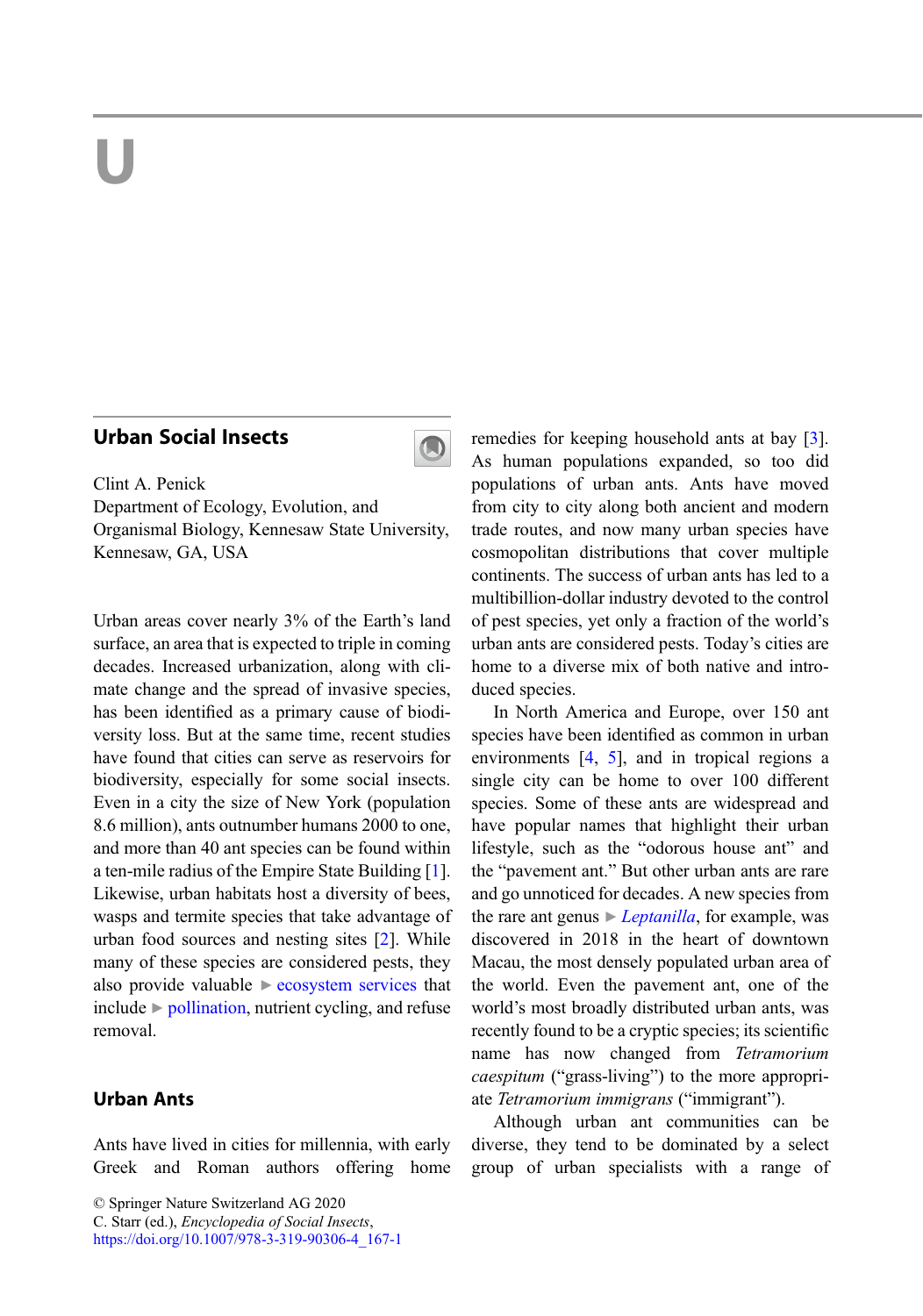Fig. 1 Pavement ants  $(Tetramoriumimimica)$ (Tetramorium immigrans) feeding on a dropped cookie crumb. Human foods form a significant portion of the diet for many urban insects, and pavement ants are among the most prolific feeders on human litter and garbage. (Photo by Lauren Nichols)



physiological and behavioral traits that facilitate their adaptation to urban environments. Cities are generally hotter and drier than surrounding habitats due to the urban heat island effect, and urban ants tend to be more heat tolerant than their rural counterparts. Some urban species actually take advantage of urban heat by nesting under hot pavement, thus accelerating the growth of their brood.

Aside from temperature differences, cities are also characterized as high-disturbance habitats, and species that thrive in urban environments are often disturbance adapted. This may be one reason why urban species perform poorly outside of cities, where disturbance levels are low. Urban habitats also feature novel resources, such as human foods (Fig. 1), which provide a massive potential energy source for those ants that are able to exploit them [\[6](#page-5-0)]. Some of the most successful urban ants rely heavily on human foods and may even serve as strong competitors with other urban wildlife [\[7](#page-5-0)].

The traits that facilitate the success of urban ants were long assumed to be pre-adaptations, but there is now evidence that some ant species are rapidly evolving in response to urban conditions. A growing number of studies have found that plant and animal populations experience divergent selection between urban and nonurban environments, and for ants, the focus has been on temperature. As noted above, cities are warmer than surrounding area, and urban ants tend to have higher thermal tolerances. In a study on acorn ants,  $\triangleright$  [Temnothorax](http://link.springer.com/search?facet-eisbn=978-3-319-90306-4&facet-content-type=ReferenceWorkEntry&query=Temnothorax) curvispinosus, urban populations were found to have rapidly evolved higher thermal tolerance in response to urban warming [[8\]](#page-5-0). The long history of ants in cites suggests that other traits are likely to have evolved in response to urban conditions.

Among the ants that thrive in urban environments, three deserve special mention: the Pharaoh's ant, the odorous house ant, and the pavement ant. The ► [Pharaoh](http://link.springer.com/search?facet-eisbn=978-3-319-90306-4&facet-content-type=ReferenceWorkEntry&query=Pharaoh�s ant)'s ant, Monomorium pharaonis is considered the most ubiquitous house ant in the world [[9\]](#page-5-0). By the 1860s, Pharaoh's ants had already spread to every continent except Antarctica and had become well-known pests of human dwellings. They are notorious pests of hospitals, where they serve as disease vectors for microbial pathogens. Like many other invasive ants, Pharaoh's ants form  $\triangleright$  [super](http://link.springer.com/search?facet-eisbn=978-3-319-90306-4&facet-content-type=ReferenceWorkEntry&query=supercolonies)[colonies](http://link.springer.com/search?facet-eisbn=978-3-319-90306-4&facet-content-type=ReferenceWorkEntry&query=supercolonies) with hundreds of queens that show little aggression among neighboring nests. Their name was given to them by Linnaeus in 1758, who named them after the Egyptian pharaohs because the type specimen came from Egypt. However, the species is now thought to have originated in tropical Asia, and the type specimen Linnaeus described was likely from an introduced population that had arrived in Africa through human transport. Still, the word "pharaoh" in Egyptian means "great house," which is fitting for one of the world's most ubiquitous house ants.

In North America, the odorous house ant, Tapinoma sessile, competes with the Pharaoh's ant for the title of the most ubiquitous house ant.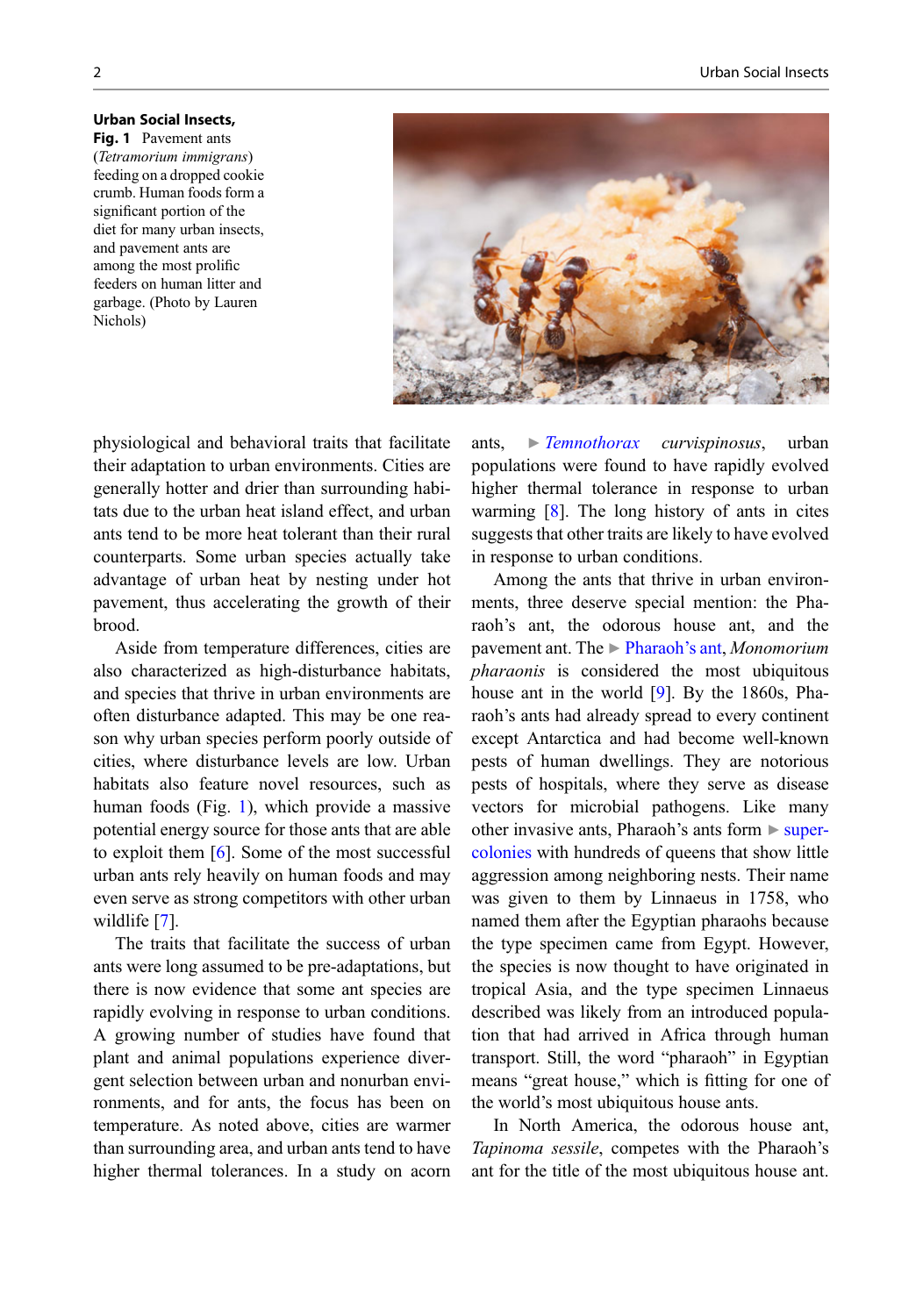Their name is derived from their house-living nature as well as the curious odor they emit when crushed, which is derived from similar compounds as blue cheese [\[10](#page-5-0)]. A similar odor is produced by another house-infesting species, the  $\triangleright$  [Argentine ant](http://link.springer.com/search?facet-eisbn=978-3-319-90306-4&facet-content-type=ReferenceWorkEntry&query=Argentine ant), *Linepithema humile*. While the Argentine ant is a global pest, the odorous house ant is somewhat unique in that it has become a pest within its native range in North America. Urban populations of odorous house ants have very different life history characteristics than their rural populations. In rural settings, colonies are small with one or a few queens, and an entire colony often fits inside a single acorn. But in cities, odorous house ants become supercolonial and reach massive colony sizes with thousands of queens. The factors that trigger this change are unclear, but it has likely facilitated their success in urban environments.

Any discussion of urban ants would be incomplete without mention of the pavement ant, Tetramorium immigrans. Along with pigeons, rats and cockroaches, pavement ants are among the most common urban animals. They originated in Europe but have now colonized cities from Paris to San Francisco, with populations extending as far south as Buenos Aires in South America. As their name suggests, pavement ants build their nests under paved surfaces and rarely invade buildings. Unlike other common urban ants, pavement ant colonies contain only a single queen and are highly territorial. Each spring, colonies emerge from winter diapause to reestablish territorial boundaries, and large battles are a common sight on city sidewalks during this season. Pavement ants are also voracious eaters of human foods, consuming an estimated mass equivalent to 60,000 discarded hot dogs per year in New York along Broadway alone. For this reason, pavement ants have been considered a beneficial urban species due to their role in refuse removal.

### **Urban Bees**

Cities can also harbor diverse populations of bees [\[11\]](#page-5-0). Toronto, for example, claims more than 360 bee species, 90% of which are native to the region.

While bees do poorly in the most urbanized parts of cities where pavement cover is high, they thrive in remnant parks and urban gardens. Compared to agricultural lands, which are increasingly planted as monocultures, cities contain a diverse mix of native and introduced flowering plants, as well as lower levels of pesticide residues. For these reasons, cities have been identified as potential refuges for bees and other pollinators [[12\]](#page-5-0).

Urban habitats support a mix of both social and solitary bees, although social species do especially well in cities. Cavity-nesting bees can reach high abundances in cities due to the high availability of nesting space in built structures [\[13](#page-5-0)]. Urban habits also tend to be dominated by pollen generalists that can take advantage of flower species that are commonly planted in cities. Both of these factors have helped the  $\triangleright$  [western](http://link.springer.com/search?facet-eisbn=978-3-319-90306-4&facet-content-type=ReferenceWorkEntry&query=western honey bee) [honey bee](http://link.springer.com/search?facet-eisbn=978-3-319-90306-4&facet-content-type=ReferenceWorkEntry&query=western honey bee) thrive in urban habitats to the point that there is now concern that honey bees might negatively impact native bees through competition. Social  $\triangleright$  [stingless bees,](http://link.springer.com/search?facet-eisbn=978-3-319-90306-4&facet-content-type=ReferenceWorkEntry&query=stingless bees) too, have been found to do well in tropical cities, such as Melipona in Brazil and Tetragonula in Australia. For  $\triangleright$  [bum](http://link.springer.com/search?facet-eisbn=978-3-319-90306-4&facet-content-type=ReferenceWorkEntry&query=bumble bees)[ble bees,](http://link.springer.com/search?facet-eisbn=978-3-319-90306-4&facet-content-type=ReferenceWorkEntry&query=bumble bees) evidence for the impacts of urbanization are mixed, but colonies of some species, such as Bombus terrestris, exhibit higher growth rates and reproductive output in cities than in surrounding areas.

Another group of bees that does well in cities is the  $\blacktriangleright$  [large carpenter bees](http://link.springer.com/search?facet-eisbn=978-3-319-90306-4&facet-content-type=ReferenceWorkEntry&query=large carpenter bees) (*Xylocopa*), which in the United States rival termites as destroyers of structural timbers. Carpenter bees use their strong mandibles to bore holes into dead wood to create nest burrows. The prevalence of dead wood in human structures makes urban areas attractive habitat for carpenter bees, and anecdotal reports suggest that some urban populations now favor milled wood over natural substrates.

In addition to wild bees, cities have seen a resurgence in honey bee colonies within their limits as a result of renewed interest in urban beekeeping [\[14](#page-5-0)] (Fig. [2\)](#page-3-0). While honey bee colony losses have accelerated over the past 50 years due in large part to the global spread of  $\triangleright$  [parasites and](http://link.springer.com/search?facet-eisbn=978-3-319-90306-4&facet-content-type=ReferenceWorkEntry&query=parasites and pathogens) [pathogens](http://link.springer.com/search?facet-eisbn=978-3-319-90306-4&facet-content-type=ReferenceWorkEntry&query=parasites and pathogens), urban beekeeping is on the rise. What began as an underground movement to tend rooftop hives has grown into an officially sanctioned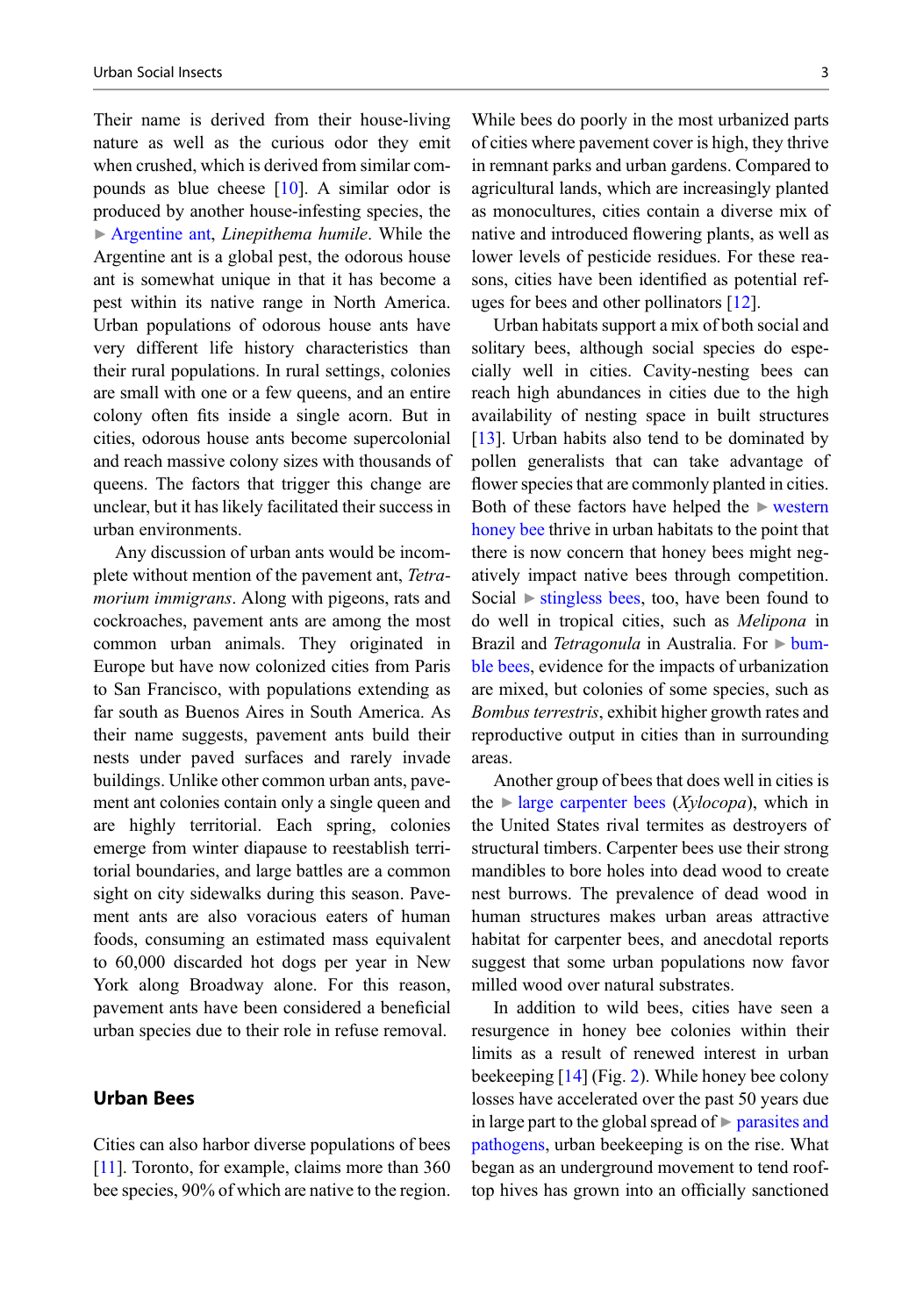

<span id="page-3-0"></span>**Urban Social Insects.** Fig. 2 Urban bee hives on the roof in downtown the roof in downtown Durham, North Carolina. Urban beekeeping has rapidly grown in popularity as more American cities have passed laws to allow it within their limits. (Photo by Lauren Nichols)

pastime: New York legalized beekeeping in 2010, Boston in 2014, and Los Angeles in 2015. First Lady Michelle Obama even installed honey bee colonies at the White House in Washington D.C. in 2009.

Interest in urban beekeeping has been so successful that there have been concerns that there are now more honey bees in cities than urban green spaces can support. These concerns have been fueled by reports of bees feeding on waste sugars from human sources, which could impact the bees' health and honey quality [[15\]](#page-5-0). In 2010 a mysterious red honey was found in hives in New York. When tested, it was found to contain large amounts of food coloring from sugar syrup that the bees were collecting from a nearby factory. Two years later, multicolored honey appeared in bee hives in France after the bees had foraged on sugar residues from a candy factory. Despite these anecdotes, research on urban bees in the United States has found that colonies seem to rely on flowers as their primary source of nutrients  $[15]$  $[15]$ , although bees in the world's largest cities have yet to be investigated.

## Urban Social Wasps

Among the social wasps, colonies of ▶ [yellowjackets,](http://link.springer.com/search?facet-eisbn=978-3-319-90306-4&facet-content-type=ReferenceWorkEntry&query=yellowjackets) ▶ [hornets,](http://link.springer.com/search?facet-eisbn=978-3-319-90306-4&facet-content-type=ReferenceWorkEntry&query=hornets) and ▶ [paper wasps](http://link.springer.com/search?facet-eisbn=978-3-319-90306-4&facet-content-type=ReferenceWorkEntry&query=paper wasps) are the most common in urban environments. Many wasps take advantage of human dwellings to construct their nests under protected eaves or in cavities [[16\]](#page-5-0). While arguments used to promote urban green spaces usually focus on ecosystem services provided by wildlife, increases in urban wasps have actually been categorized as an "ecosystem disservice." Yet wasps do provide valuable ecosystem services in cities, and their negative profile is largely undeserved

Certain wasp species are more likely to take advantage of human structures as nest sites compared to natural settings. Colonies of two paper wasp species, Polistes fuscatus and P. exclamans, have each been found to nest preferentially on human-built structures, and colonies of the yellowjacket Vespula germanica nest primarily on human structures within their introduced range. Some *Vespula* species, such as the southern yellowjacket V. squamosa, have been noted for building massive nests in urban settings that contain hundreds of thousands of cells and fill cavities inside abandoned cars, sheds, and attic spaces. Removal of these nests is a primary service provided by pest control companies.

Why some wasps prefer to build their nests on or near human structures is not completely understood. Polistes colonies in urban Illinois had higher parasite loads than their rural neighbors, and nests on the sides of buildings are thought to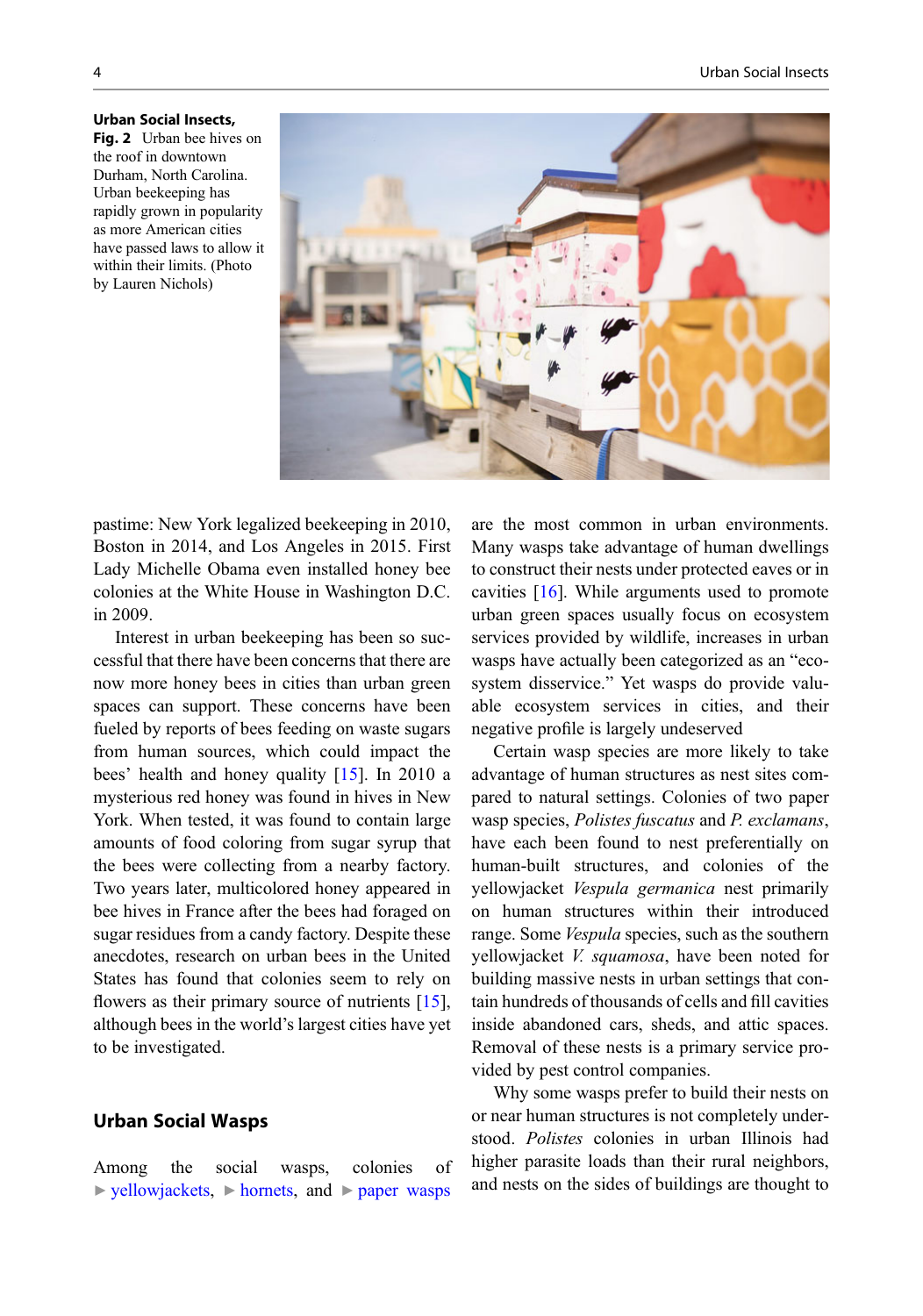be more exposed to attack by predatory birds. However, some evidence suggests that ant predation on wasp nests is lower for those built on human structures compared to those on vegetation, and human structures may also provide improved shelter from adverse weather. Like ants and bees, urban wasps also take advantage of human-derived food sources, such as sugars present in litter and garbage. There is evidence that some wasps even rely on litter to supplement colonies around the end of the growing season when flowers and other natural carbohydrate sources become scarce.

While public opinion of bees has reached an all-time high due to concerns for pollinator health, wasps continue to be vilified and treated as pests. A recent survey of Tokyo residents found that roughly 80% "dislike" or "rather dislike" wasps, and nearly two thirds said they would call an exterminator to remove a wasp nest even if it had caused no damage or harm [\[17](#page-5-0)]. Despite this bad reputation, social wasps play important ecological roles and contribute valuable ecosystem services in urban areas. They prey on many insects, including defoliating caterpillars and other pests of urban trees. Wasps also serve as food for other urban animals, such as birds, and they have an important role in urban food webs. And although bees get most of the credit for pollination, wasps also feed on flower nectar and serve as important pollinators.

Termites have been the focus of more research in urban systems than probably any other social insect due to their status as major ▶ [structural](http://link.springer.com/search?facet-eisbn=978-3-319-90306-4&facet-content-type=ReferenceWorkEntry&query=structural pests) [pests.](http://link.springer.com/search?facet-eisbn=978-3-319-90306-4&facet-content-type=ReferenceWorkEntry&query=structural pests) In natural habitats, termites feed primarily on dead or decomposing plant matter, but pest species move into homes and buildings to feed on lumber and other wood-based structural components [[18\]](#page-5-0). In 2010, it was estimated that termites caused \$40 billion in damage worldwide due to the costs of controlling them and of structural repair. While more than 3000 termite species have been described, 183 are recorded as pests in urban environments, and only 79 of these are considered serious pests. Research on urban termites has focused predominantly on these few pest species, and much less is known about termite diversity or the biology of non-pest species in urban environments.

Pest termites are often classified based on their nesting habits into three categories: dampwood termites, drywood termites, or subterranean species. Of these,  $\triangleright$  [drywood termites](http://link.springer.com/search?facet-eisbn=978-3-319-90306-4&facet-content-type=ReferenceWorkEntry&query=drywood termites) and ▶ [subterranean termites](http://link.springer.com/search?facet-eisbn=978-3-319-90306-4&facet-content-type=ReferenceWorkEntry&query=subterranean termites) contain almost all common pests. Drywood termites (Kalotermitidae) have relatively small colonies that are usually contained in a single piece of wood. As their name suggests, they inhabit dry wood and can survive with very little access to water. Subterranean termites (Rhinotermitidae), in contrast, nest in soil or wood buried in soil, where they often form large colonies that extend above ground through an interconnected network of foraging tunnels. Colonies of the Formosan subterranean termite Coptotermes formosanus, for example, can contain millions of workers with foraging trails that stretch up to 100 meters.

While many termites are pests within their native range, the most specialized urban species are those that have become invasive [[19\]](#page-5-0). Most invasive termites share three characteristics: they eat wood, they nest in wood, and they can generate secondary reproductives. Because cities use a vast amount of wood in buildings, they provide an abundance of food and nesting space. In addition, urban termites must be able to disperse to new cities and establish successful nests once they arrive. Since wood and lumber are global commodities, termites that nest in wood are regularly transported to new regions. Once they arrive, small propagules are more likely to succeed if they can produce secondary reproductives, which are workers, soldiers, or nymphs that can develop into mature reproductives when the primary reproductives are no longer present. Colonies may then generate numerous secondary reproductives to greatly increase reproductive output and to take advantage of the large food source construction lumber provides.

Although urban termites are almost always considered pests, termites have inspired at least one positive development in cities. The Eastgate